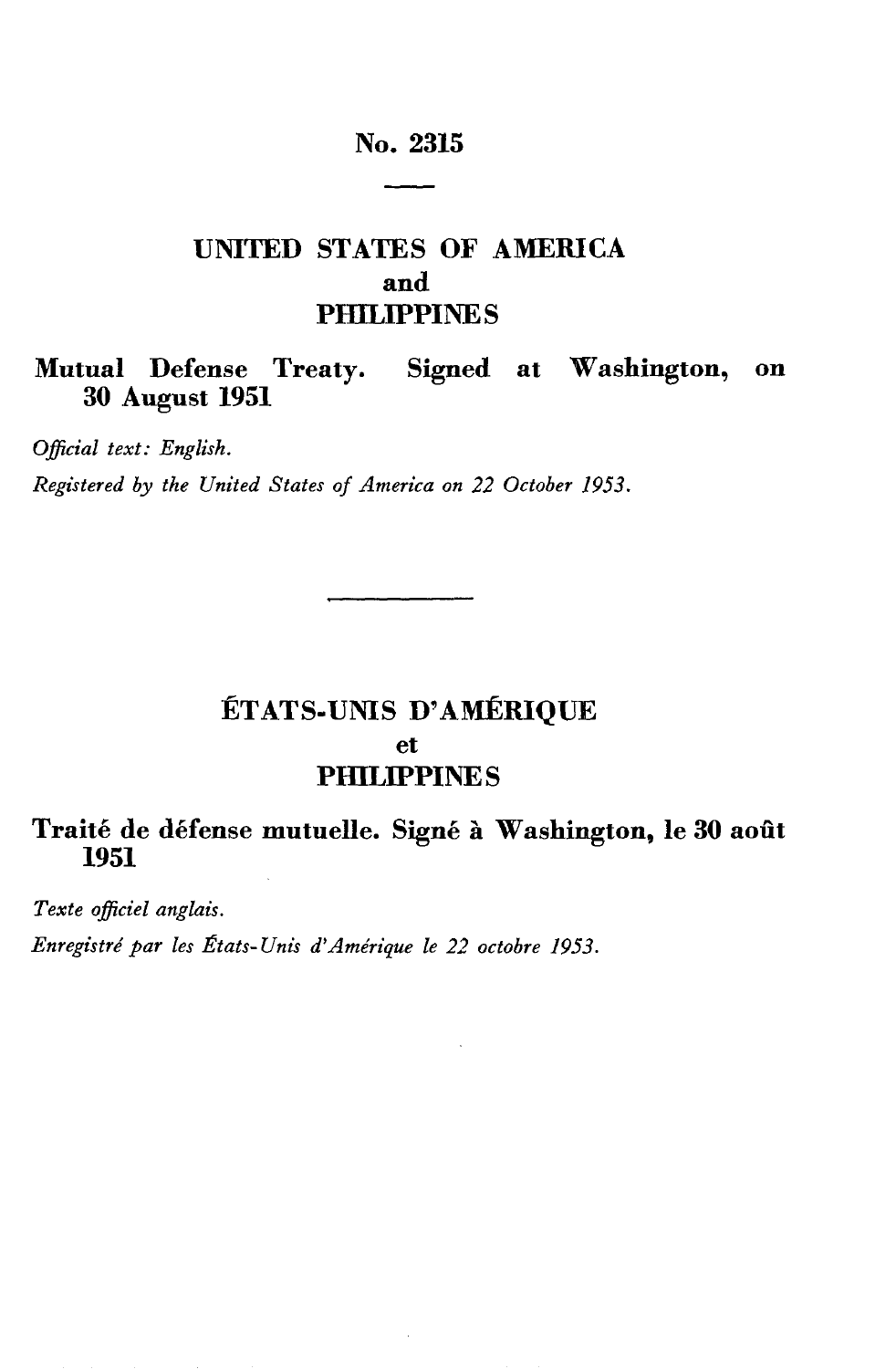No. 2315. MUTUAL DEFENSE TREATY1 BETWEEN THE UNITED STATES OF AMERICA AND THE REPUBLIC OF THE PHILIPPINES. SIGNED AT WASHINGTON, ON 30 AUGUST 1951

The Parties to this Treaty,

Reaffirming their faith in the purposes and principles of the Charter of the United Nations and their desire to live in peace with all peoples and all Governments, and desiring to strengthen the fabric of peace in the Pacific Area,

Recalling with mutual pride the historic relationship which brought their two peoples together in a common bond of sympathy and mutual ideals to fight side-by-side against imperialist aggression during the last war,

Desiring to declare publicly and formally their sense of unity and their common determination to defend themselves against external armed attack, so that no potential aggressor could be under the illusion that either of them stands alone in the Pacific Area,

Desiring further to strengthen their present efforts for collective defense for the preservation of peace and security pending the development of a more comprehensive system of regional security in the Pacific Area,

Agreeing that nothing in this present instrument shall be considered or interpreted as-in any way or sense altering or diminishing any existing agree ments or understandings between the United States of America and the Repu blic of the Philippines,

Have agreed as follows :

### *Article I*

The Parties undertake, as set forth in the Charter of the United Nations, to settle any international disputes in which they may be involved by peaceful means in such a manner that international peace and security and justice are not endangered and to refrain in their international relations from the threat or use of force in any manner inconsistent with the purposes of the United Nations.

<sup>&</sup>lt;sup>1</sup> Came into force on 27 August 1952 by the exchange of the instruments of ratification at Manila, in accordance with article VII.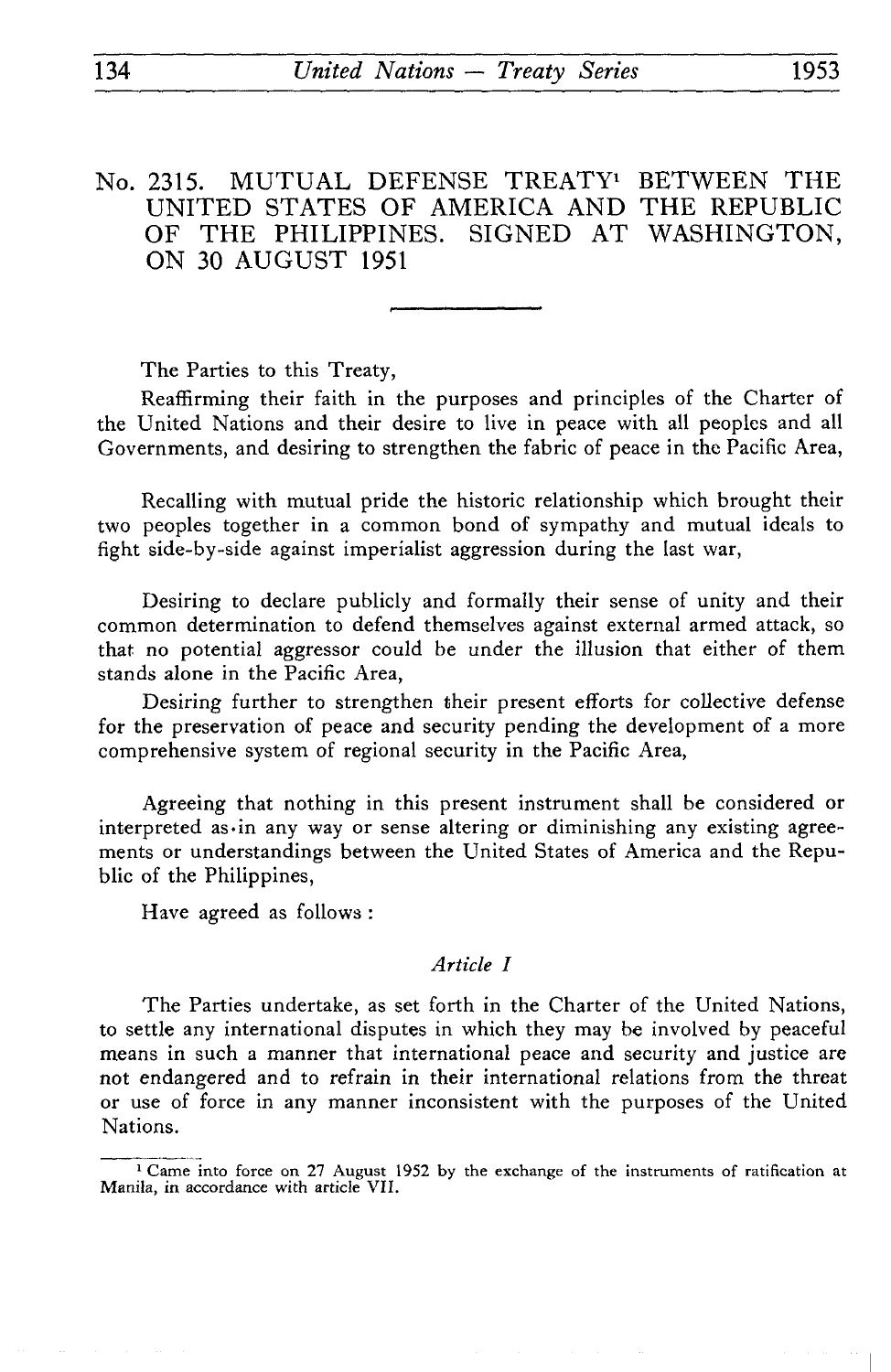## *Article II*

In order more effectively to achieve the objective of this Treaty, the Parties separately and jointly by self-help and mutual aid will maintain and develop their individual and collective capacity to resist armed attack.

#### *Article III*

The Parties, through their Foreign Ministers or their deputies, will consult together from time to time regarding the implementation of this Treaty and whenever in the opinion of either of them the territorial integrity, political independence or security of either of the Parties is threatened by external armed attack in the Pacific.

#### *Article IV*

Each Party recognizes that an armed attack in the Pacific Area on either of the Parties would be dangerous to its own peace and safety and declares that it would act to meet the common dangers in accordance with its constitutional processes.

Any such armed attack and all measures taken as a result thereof shall be ediately reported to the Security Council of the United Nations. Such immediately reported to the Security Council of the United Nations. measures shall be terminated when the Security Council has taken the measures necessary to restore and maintain international peace and security. '

#### *Article V*

For the purpose of Article IV, an armed attack on either of the Parties is deemed to include an armed attack on the metropolitan territory of either of the Parties, or on the island territories under its jurisdiction in the Pacific or on its armed forces, public vessels or aircraft in the Pacific.

#### *Article VI*

This Treaty does not affect and shall not be interpreted as affecting in any way the rights and obligations of the Parties under the Charter of the United Nations or the responsibility of the United Nations for the maintenance of international peace and security.

No. 2315